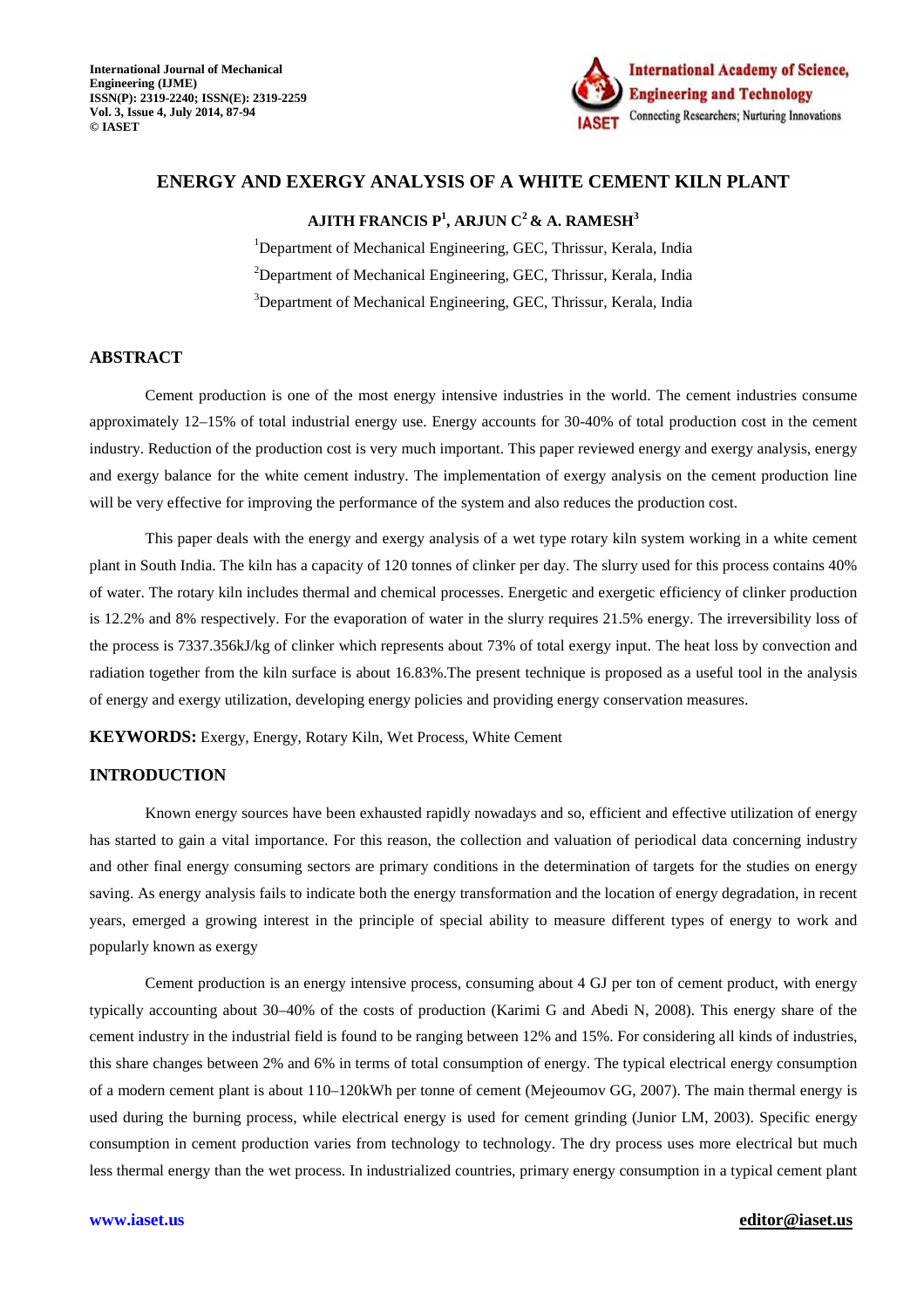is up to 75% fossil fuel and up to 25% electrical energy using a dry process. Pyro-processing requires the major share of the total thermal energy use. This accounts for about 93–99% of total fuel consumption (Junior LM, 2003, Chinaeci, 2010, Khurana et al 2002). However, electric energy is mainly used to operate both raw materials (33%) and clinker crushing and grinding (38%) equipment. Electrical energy is required to run the auxiliary equipment such as kiln motors, combustion air blowers and fuel supplyetc (22%) to sustain the pyro-process. About 94% of the thermal energy requirement is met by coal in the Indian cement manufacturing and the remaining part ismetby fuel oil and high speed diesel oil. Natural gas is not sufficiently available for the cement industry in India (Lasserre P, 2007).

The energy and exergy analysis is one of the most effective procedures for a successful energy management program. The main aim of energy and exergy analysis is to provide an accurate account of energy consumption and energy use analysis of different components and to reveal the detailed information needed for determining the possible opportunities for energy conservation and amount energy can be effectively recovered.

 The exergy analysis can helps to reduce the use of natural resources and this leads to reduction of environment pollution. The main purpose of exergy analysis is todetect and evaluate quantitatively the causes of the thermodynamic imperfections of thermal and chemical processes. The exergy method of thermodynamic analysis is based upon the first and second laws of thermodynamics together, whereas the energy analysis is based upon the first law only, which is a conservation principle. It is a feature of the exergy concept to permit quantitative evaluation of energy degradation.

 The data taken from white cement plant located in South India for the investigation. Firstly the mass balance of the rotary kiln system is analysed. Then, enthalpies going into and leaving the rotary kiln are calculated according to the first law of thermodynamics. Furthermore, exergy analysis is made based on the second law of thermodynamics. Finally efficiencies depending on both the first and second laws are compared.

#### **System Description**

Cement is a fine, granular powder with hydraulic properties. During the production of cement, natural resources are consumed in large amounts. The most important raw materials for the manufacture of white cement are limeshell, clay and sand. They are grinded and mixed with 40% water and produce slurry. The wet process kilns have the advantages of finely-ground raw mix and painstaking blending became apparent. Rotary kilns are refractory lined tubes with a diameter up to 2.74 m. They are generally inclined at an angle of  $3<sup>0</sup>$ , and complete rotation with 58 seconds. The slurry obtained is finely grounded and mixed with water and subsequently fired in a rotary furnace to cement clinkers. For heating furnace oil is used. Furnace oil is preheated by cyclone preheater. The slurry is dried at  $200^{\circ}$ C at drying zone where the water particle get evaporated. The chains are provided for the easy moving and for helps drying. In the calcination zone  $(700-900^{\circ}\text{C})$ , calcinations, as well as an initial combination of alumina, ferric oxide and silica with lime, take place. Between 900 and  $1200\text{°C}$ , the clinker component,  $2CaO.SiO_2$ , forms. Then, the other component,  $3CaO.SiO_2$ , forms in a subsequent zone in which the temperature rises to  $1200^{\circ}$ C. During the cooling stage, the molten phase,  $3CaO.AI<sub>2</sub>O<sub>3</sub>$ , formsalite may dissolve back into the liquid phase and appear as secondary belite. Quenching of molten clinker gives greenish white colour to the clinker.

 The plant uses wet process for the production process. The kiln has 2.74m diameter at drying zone (15m length) and 2.45m diameter for calcination zone (55m length) and clinkering zone (20m length). The average daily production capacity is 120 ton of clinker, and the specific energy consumption has been estimated to be 9626 kJ/kg clinker.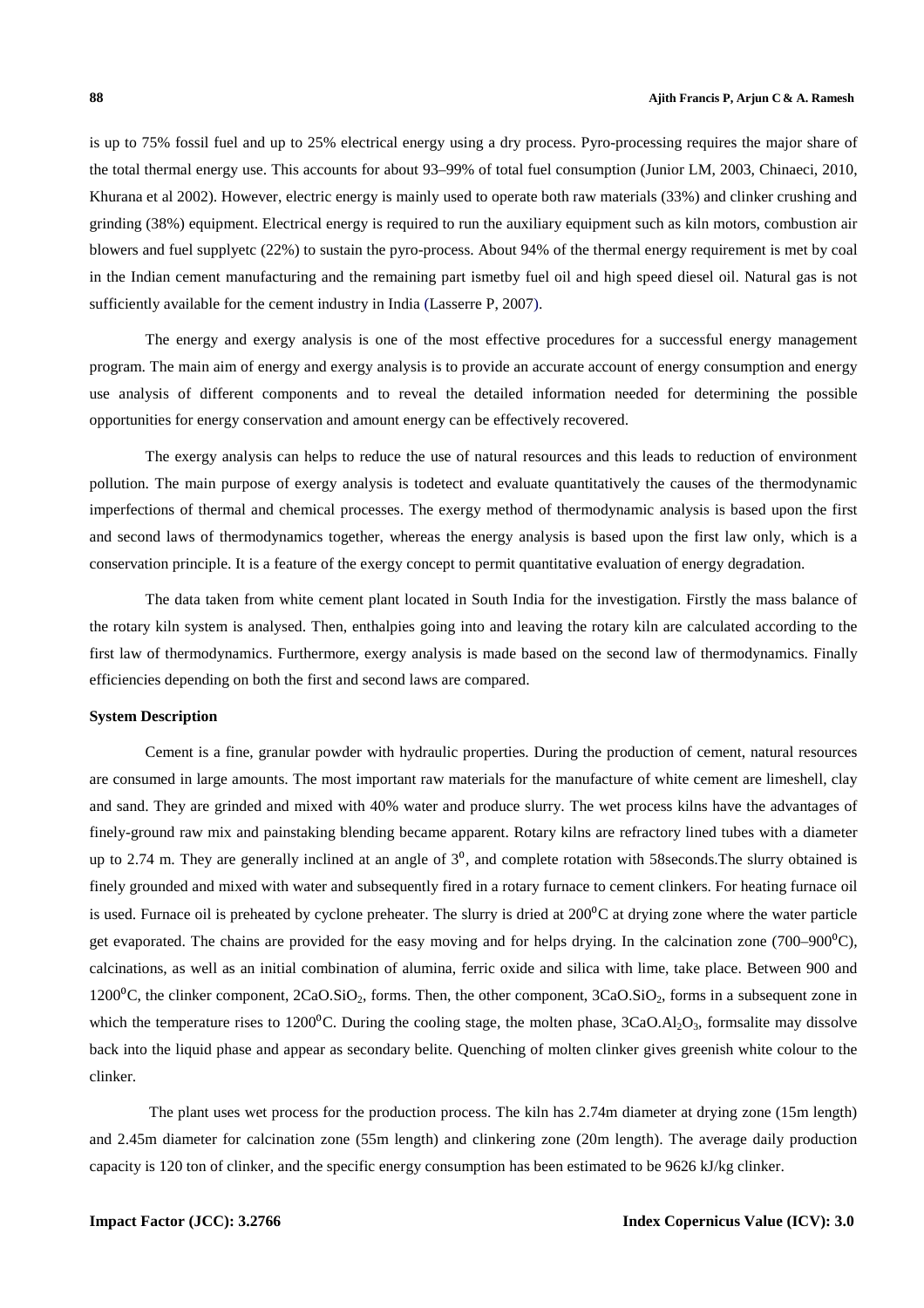

**Figure 1: Schematic Diagram of the Kiln System**

#### **Average Operational Data**

About 240 tonnes of slurry is fed to the kiln in one day. The kiln has three stages to produce the clinker such as drying, calcination, clinkerisation. The kiln is fired with furnace oil. Average operational data of the plant is provided in the Table 1 and the clinker compositions are given in the table 2. For burning fuel used is furnace oil, higher calorific value of the furnace oil is 43263 kJ/kg and lower calorific value is 40870 kJ/kg.

| <b>Productivity</b>          | 120 Tonnes/Day           |
|------------------------------|--------------------------|
| Specific fuel consumption    | $0.225$ kg/kg of clinker |
| Specific heat consumption    | 10030kJ/kg of clinker    |
| Raw meal / clinker factor    |                          |
| Flue Gas Temperature         | $200\,^0C$               |
| $O2$ % in preheater exit gas | 3%                       |

**Table 1: Average Operation Data** 

| <b>Components</b> | <b>Clay</b> | <b>Sand</b> | Lime<br><b>Shell</b> | <b>Raw Mix</b> | <b>Clinker</b> |
|-------------------|-------------|-------------|----------------------|----------------|----------------|
| SiO <sub>2</sub>  | 52          | 92.5        | 1.2                  | 13.5           | 23             |
| Al2O3             | 33          | 5.6         | 0.9                  |                |                |
| Fe2O3             | 1.5         | 1.2         | 0.2                  | 0.4            | 0.5            |
| CaO               |             | 0           | 53.2                 | 41             | 68             |
| MgO               | 2.4         | 0.4         | 1.27                 |                | 1.2            |
| LOI               |             | 0.3         | 43.8                 | 36.1           | 1.3            |

#### **Table 2: Chemical Composition**

### **Energy Balance**

In order to analyse the kiln system thermodynamically, the following assumptions are made:

- Steady state working conditions.
- The change in the ambient temperature is neglected.
- Cold air leakage into the system is negligible.
- Raw material and coal compositions do not change.
- Averaged kiln surface temperatures do not change.

Based on the collected data, an energy balance is applied to the kiln system. The physical properties and equations can be found in Perry's handbook. For the calculation reference enthalpy is taken as zero at  $0^0$ C. The complete energy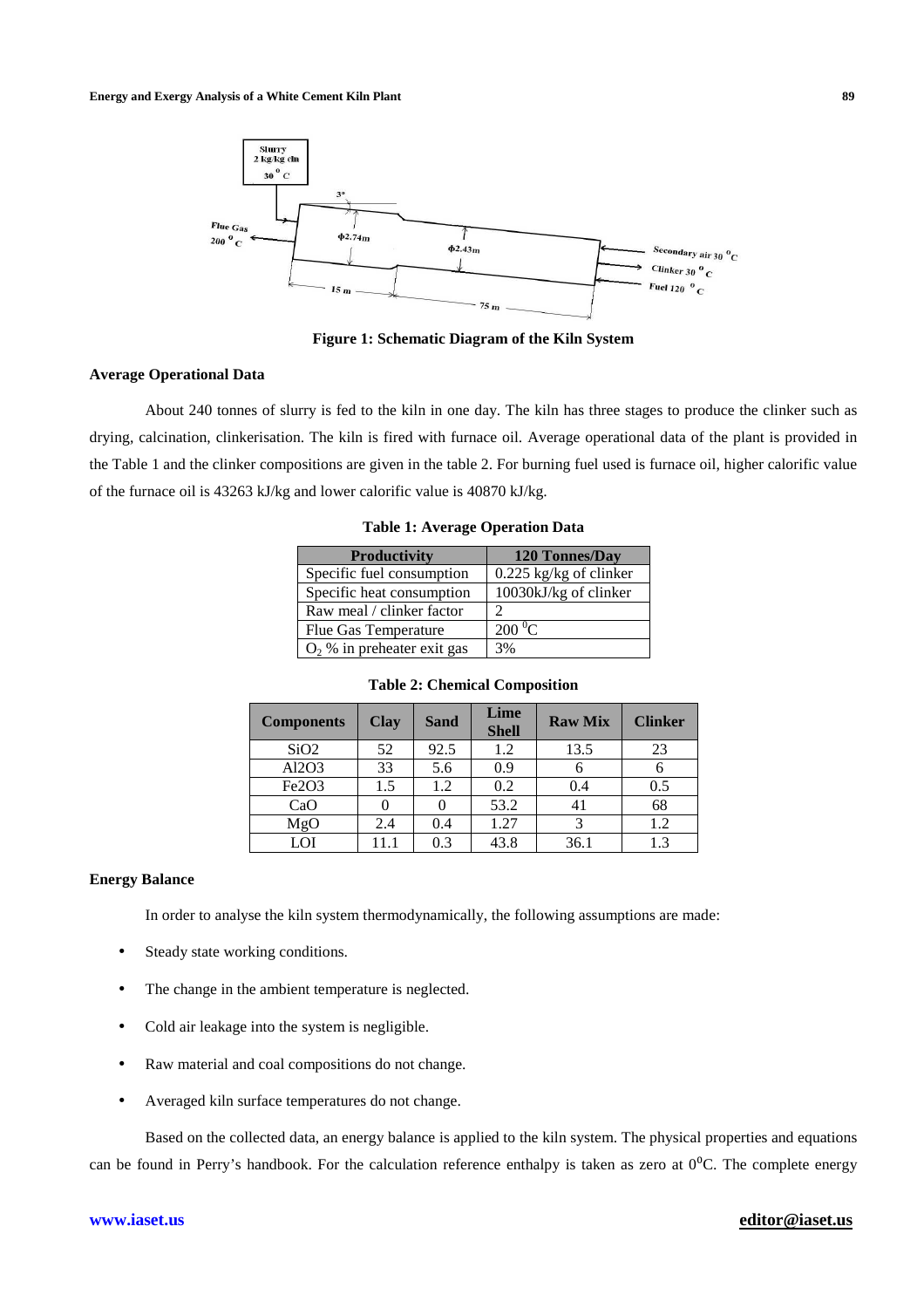balance of the kiln is shown in table 2. The total energy used in the process is 10030 kJ/kg-clinkers. The main heat source is furnace oil, producing a total heat of 9626 kJ/kg clinker (96.34%). The majority of the heat energy is consumed for the evaporation of the moisture in the raw material. There is 40% of water in the raw material and the evaporation of water consumes 2148 kJ/kg clinker (21.55%). For the formation of clinker uses only 12.2% of the total energy (1212kJ/kg clinker). Since most of the heat loss sources have been considered, there is only a 1242 kJ/kg-clinker of energy difference from the input heat. This difference is nearly 12.43% of the total input energy and can be attributed to the assumptions and nature of data.

#### **Exergy Analysis**

A general exergy balance, which can be obtained, is an essentialway to identify the sources of losses in processes of production (Camdali U, et al, 2004). The total exergy of a system can be divided into four components, they are: physical exergy  $(ex_{ph})$ , kinetic exergy  $(ex_{kn})$ , potential exergy $(ex_{po})$  and chemical exergy( $ex_{ch}$ ), (Rasul et al., 2005; Vedat, 2011). In a cement production process, however, the kinetic exergy and potential exergy are negligible compared to other two.

The specific physical exergy can be expressed as:

 $ex_{ab} = (h - h_0) - T_0 (s - s_0)$ 

Assuming ideal gas flow with constant specific heat:

 $ex_{ph} = c_p (T - T_o) - T_o (c_p ln T/T_o - R ln P/P_o)$ 

For the solid and liquid streams:

 $ex_{\text{ph}} = c_{\text{p}} ((T-T_{\text{o}}) - T\text{o} \ln T/T_{\text{o}}) -v (p-p_{\text{o}}))$ 

Assuming constant specific volume,  $v$  at  $T<sub>o</sub>$  with neglect of change in pressure.

Chemical exergy is the maximum possible work that can be acquired during a process that brings the system from environmental condition  $(T_0, P_0)$  to the dead state  $(T_0, P_0, \mu_{0i})$ . The chemical exergy of the ideal gas and liquid mixtures is computed from:

 $ex_{ch} = sum of x_i (ex ch_{oi} + RT_0ln(x_i))$ 

Where  $x_i$  is the molar ratio of the species i, and  $ex_{\text{choi}}$  is the standard chemical exergy.

Three exergy efficiencies of a cement kiln plant are defined as follows:

1- Exergy efficiency,  $I_{\text{lex}} =$  clinker formation exergy/ exergy input.

It corresponds to the net thermal efficiency  $(\Pi g)$  defined as the fraction of fuel heat that is consumed as latent heats of various clinker forming reactions.

2- Anergy ɸ, defined as the ratio of the exergy loss to the exergy input. It is expressed as follows:

 $\phi = eX$  losses/ ex input

3- The exergy destroyed or the irreversibility of a system,  $I_{sys}$ , is given as:

 $I_{sys}$  = ex input – ex output = To  $S_{gen}$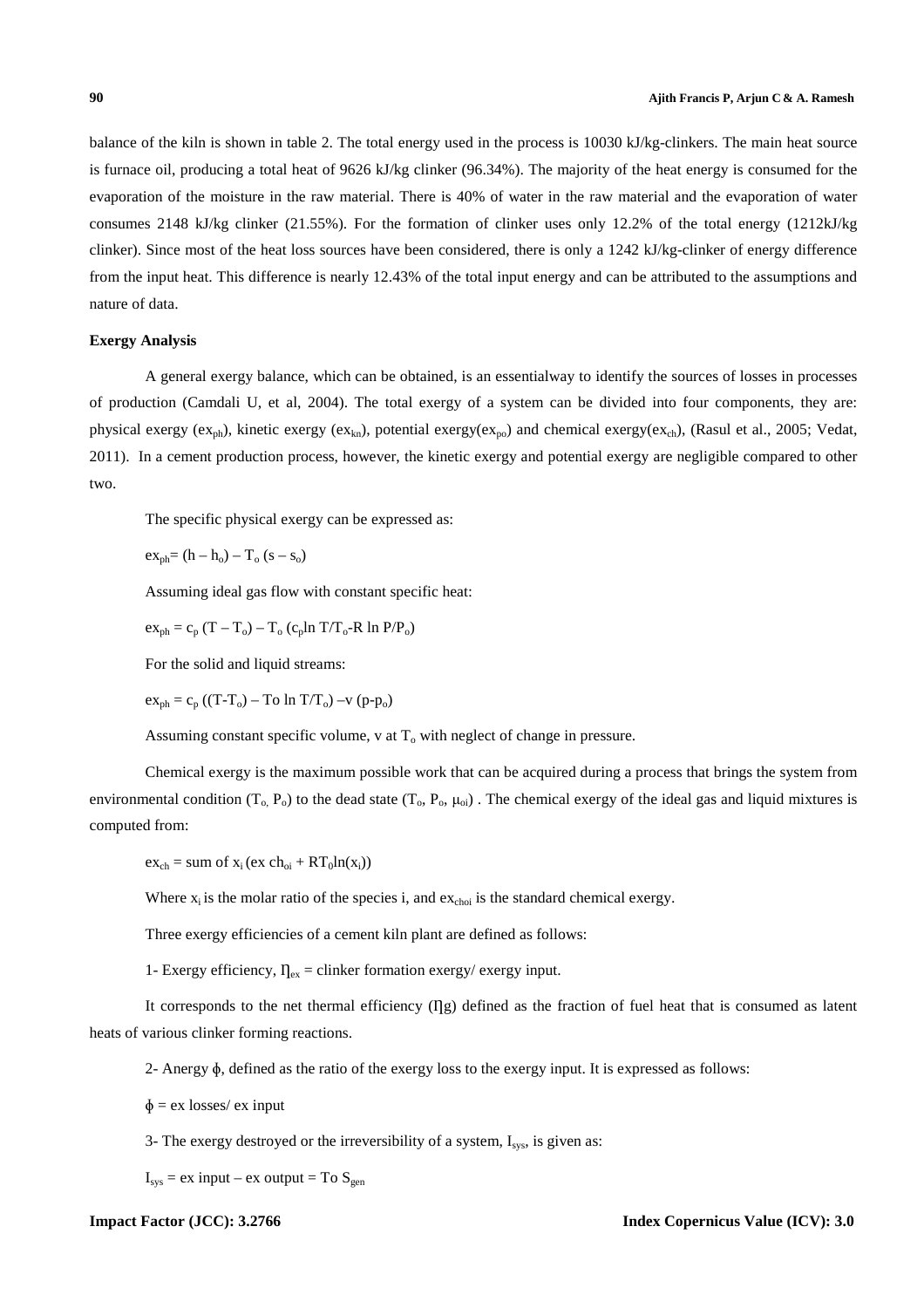The specific chemical exergies of liquid fuels on a unit mass basis can be determined from Kotas equation (C. Sayin et. al, 2005)

$$
e_F^{ch} = [1.0401 + 0.1728 \frac{h}{c} + 0.0432 \frac{o}{c} + 0.2169 \frac{s}{c} \left(1 - 2.0628 \frac{h}{c}\right)]|LHV|
$$

In the investigated process the actual amount of reacting raw  $mix = 2$  kg to produce 1 kg clinker

Its main compounds in the raw mix is estimated as

$$
Al_2O_3. 2SiO_2. 2H_2O = 0.13 kg
$$

 $CaCO<sub>3</sub> content = 1.12 kg.$ 

 $MgCO<sub>3</sub> content = 0.13 kg$ 

Formation of oxides and decomposition reactions

Kaolinit decomposition:

Al<sub>2</sub>O<sub>3</sub>. SiO<sub>2</sub>. 2H<sub>2</sub>O →Al<sub>2</sub>O<sub>3</sub> + 2SiO<sub>2</sub> + 2H<sub>2</sub>O

 $ΔH=964$  kJ/kg kaolinite,  $ΔHr= 125$  kJ/kg cli. ex<sub>ch</sub>= 110 kJ/kg cli

MgCO<sub>3</sub> dissociation:

 $MgCO<sub>3</sub> \rightarrow MgO + CO<sub>2</sub>$ 

 $\Delta H = 1313$  kJ/kg MgCO<sub>3</sub>,  $\Delta Hr = 170$  kJ/kg cli. ex<sub>ch</sub>= 24.4 kJ/kg cli

CaCO<sub>3</sub>dissociation :

 $CaCO<sub>3</sub> \rightarrow CaO + CO<sub>2</sub>$ 

 $\Delta H = 1418 \text{ kJ/kg CaCO}_3$ ,  $\Delta Hr = 1558 \text{ kJ/kg cli}$ , ex<sub>ch</sub>=1638.5 kJ/kg cli.

Formation of intermediates:

Formation of CA:

 $CaO + Al<sub>2</sub>O<sub>3</sub> \rightarrow CA$ 

 $\Delta H = -115$ kJ / kg cli, CA= 0.125 kg/ kg cli.  $\Delta Hr = -15$  kJ/kg cli, ex<sub>ch</sub> = -36 kJ/kg cli.

Formation of C2F

 $2CaO + Fe<sub>2</sub>O<sub>3</sub> \rightarrow C<sub>2</sub>F$ 

 $\Delta H = -116$  kJ/kg C<sub>2</sub>F, C<sub>2</sub>F = 0.068 kg/kg cli  $\Delta Hr = -7.8$  kJ/kg cli, ex<sub>ch</sub> = not obtained

Formation of  $C_2S$ :

 $2CaO + SiO<sub>2</sub> \rightarrow \beta-C<sub>2</sub>S$ 

∆H = -689 kJ/kg C2S, C2S = 0.92 kg/kg cli ∆H<sup>r</sup> = -689 kJ/kg cli, exch=-706 kJ/kg cli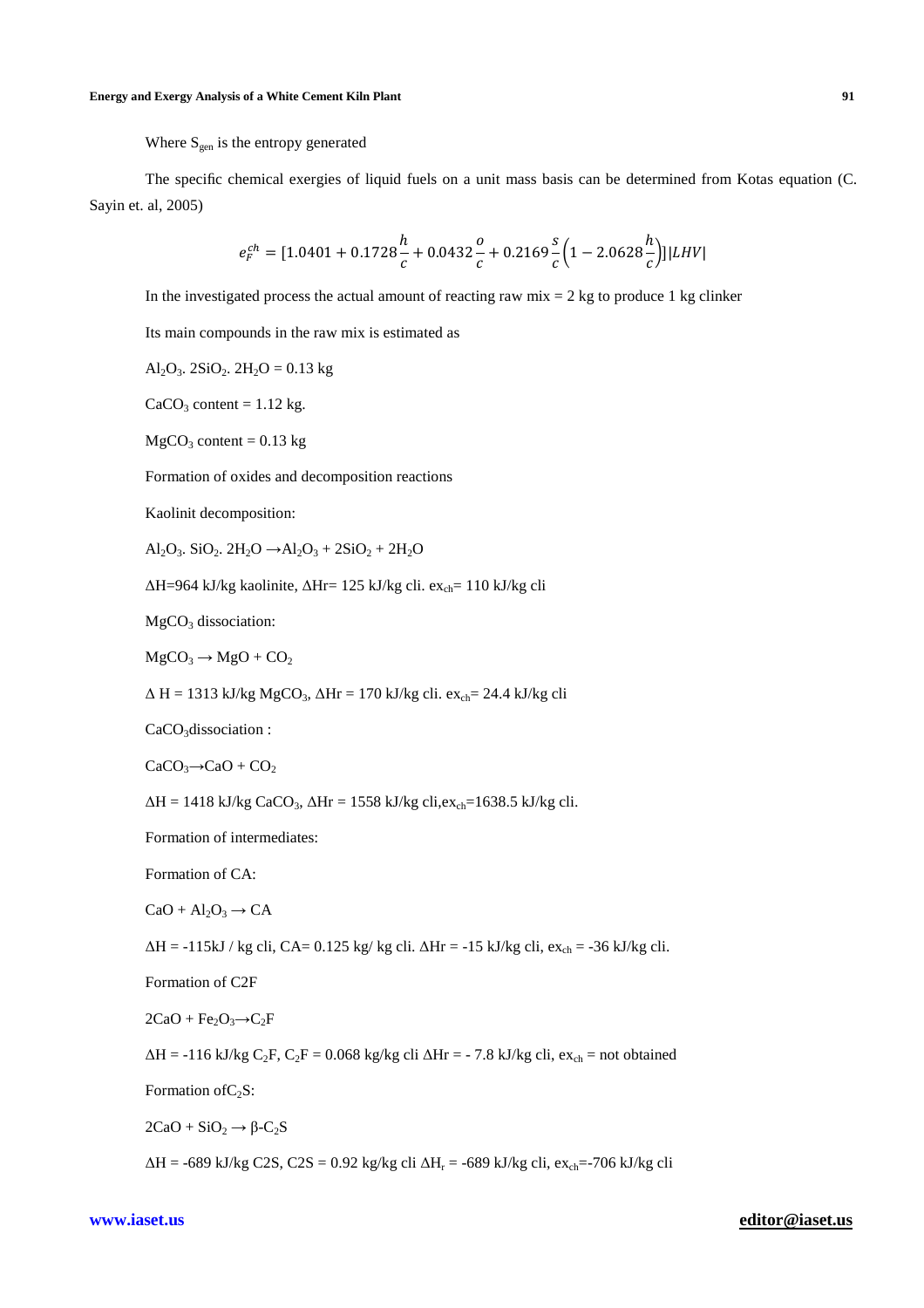```
92
```

```
Clinkering reactions:
```
Formation of C4AF:

 $CA + C<sub>2</sub>F + CaO \rightarrow C<sub>4</sub>AF$ 

∆H = 95 kJ / kg C4AF, C<sub>4</sub>AF = 0.015 kg/kg cli ∆H<sub>r</sub>= 2kJ/kg cli, ex<sub>ch</sub> =9.03 kJ/kg cli.

Formation of  $C_3A$ :

 $CA + 2CaO \rightarrow C_3A$ 

 $\Delta H = 35 \text{kJ/kg C}_3 \text{A}$ , C<sub>3</sub>A=0.15 kg /kg cli.  $\Delta H_r = 2.6 \text{ex}_{ch} = 16 \text{ kJ/kg cli}$ .

Formation of  $C_3S$ :

 $B-C_2S + CaO \rightarrow C_3S$ 

 $\Delta H = 63 \text{ kJ/kg } C_3S$ ,  $C_3S = 0.62 \text{ kg} / \text{kg cli}$ .  $\Delta H_r = 38 \text{ kJ/kg cli}$ ,  $ex_{ch} = 62 \text{ kJ/kg cli}$ .

Mineral composition of the produced clinker (in wt %) is as follows:

 $C_3S = 61\%$ ,  $C_2S = 21\%$ ,  $C_3A = 15\%$ ,  $C_4AF = 3\%$ 

Sum of consumed heat in all chemical reactions  $= 1219 \text{ kJ/kg}$  cli.

Sum of consumed exergies in all chemical reactions =807 kJ/kg cli.

#### **RESULTS AND DISCUSSIONS**



**Figure 2: Energy Balance** 

The energy and exergy analyses in the rotary kiln which contributes to quality of the cement are performed using the First and Second Law of Thermodynamics. Figure 2 shows the Sankey diagram demonstrating magnitudes and percentages of energy flows and losses. It is seen from the obtained results that the unit energy input is 9992 kJ/kg-clinker (96.34%) into the system. The evaporation of water takes 21 . 21.5% of the total heat input. In this wet process system the slurry contain 40% of water. During the evaporation process this is needed to be heated from  $25^0C$  to  $100^0C$  and then it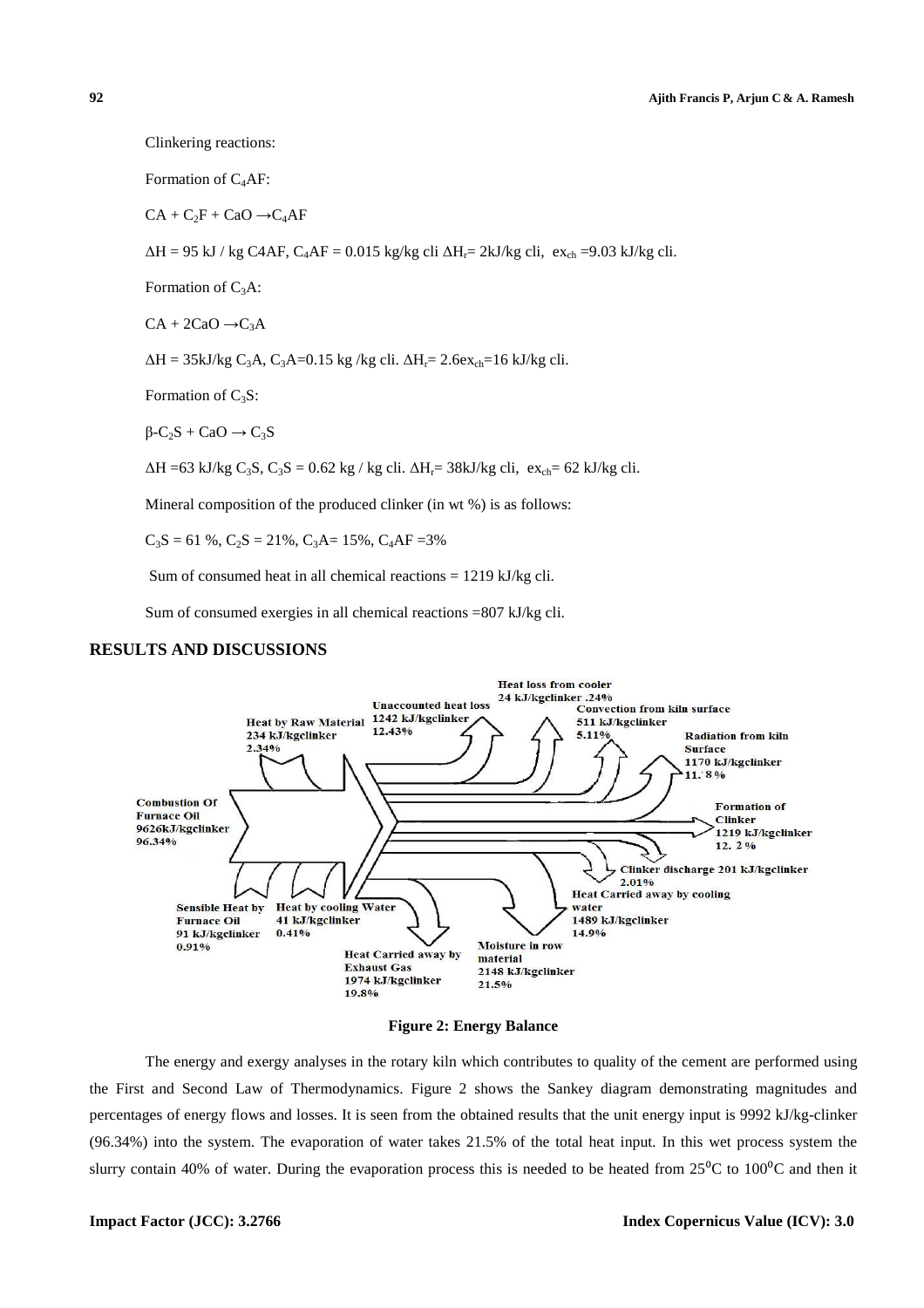#### **Energy and Exergy Analysis of a White Cement Kiln Plant Plant**

requires latent heat of vaporization. Vaporization water requires 2148 kJ/kg-clinker energy. Even though it takes large<br>quantity of heat, this process produces good quality clinker. The formation of clinker consumes 12.15% quantity of heat, this process produces good quality clinker. The formation of clinker consumes 12.15 input.

Figure 2. shows the Sankey diagram demonstrating magnitudes and percentages of energy flows and losses. The results shows that fuel combustion generate heat of 9626 kJ/kg-clinker (96.34%). The total sensible heats of raw meal, coal and air at the input are found to be 91.3 kJ/kg-clinker (0.91%). The first law efficiency of the system is found to be 12.19%. The major energy losses such as evaporation of water in the slurry, kiln exhaust gas, clinker cooler hot radiation and convection of kin system were estimated to be 2148 kJ/kg-clinker (21.5%)1973 kJ/kg-clinker (19.76%), 1489 kJ/kg-clinker (14.9%) and 1680 kJ/kg kJ/kg-clinker (16.81%) respectively. The other heat losses are clinker discharge  $201$ kJ/kg-clinker (2.01%) and dust 14.3 kJ/kg-clinker (0.14%). The unaccounted heat loss was found to be 1242 kJ/kgclinker (12.43%). g-clinker (96.34%). The total sensible heats of raw meal,<br>%). The first law efficiency of the system is found to be<br>the slurry, kiln exhaust gas, clinker cooler hot water and

The exergy analysis results can be used to guide system performance improvement. Total exergy input to the rotary kiln system is 9736 kJ/kg-clinker. Exergy efficiency of the clinker production is 8.3%. Total anergy of kiln is 2526 kJ/kg-clinker (26%). The irreversibility of the system is 7111kJ/kg-clinker, which is about 73% of total Exergy input.



**Figure 3: Exergy Balance Sheet** 

## **CONCLUSIONS**

Efficiency of wet process is very low is due to large amount of water content. The slurry containing 40% water by mass at 20<sup>o</sup>C contains 64.33% water by volume. The evaporation of water particle requires 21.5% of heat input; this is higher than the energy required for the production of clinker (12%). Heat losses by conduction, convection and radiation from the kiln are found to be about 16.83% 16.83%.

Exergetic efficiency of clinker production is 8.2 % of total exergy input. The irreversibility of the system is 73.11% (7111 kJ/kg-clinker). In the kiln, exergy losses have been calculated about 73% and the exergy losses are exhausted due to the irreversibility.

The analysis indicates that exergy utilization at the kiln was even worse than energy utilization. That is

#### **editor@iaset.us**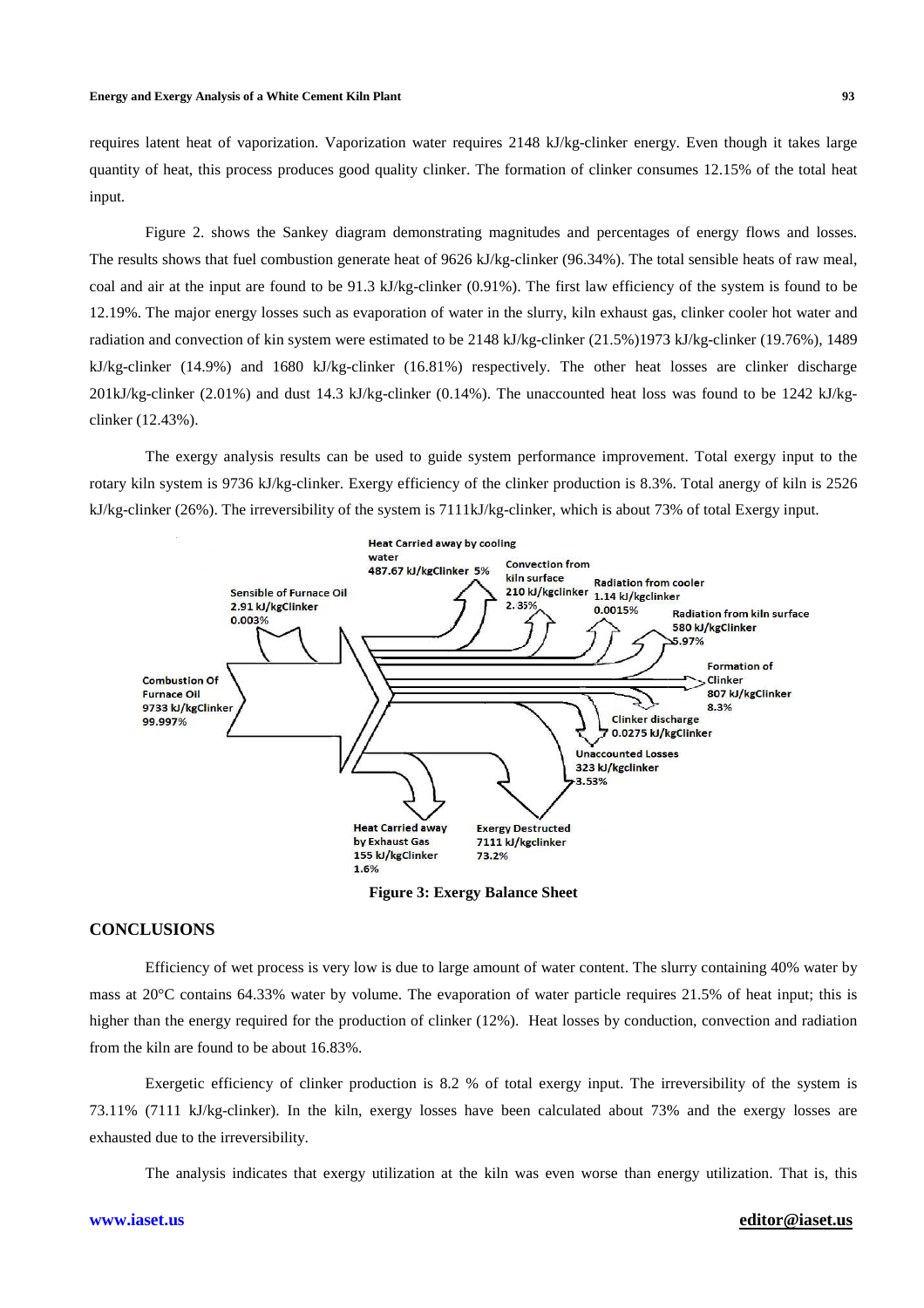process represents a big potential for increasing the exergy efficiency. It is clear that a conscious and planned effort need to improve exergy utilization in rotary kiln. Considering the existence of energy efficient technologies in the similar sectors, the major problem is delivering these technologies to consumers or using effective energy-efficiency delivery mechanisms.

## **REFERENCES**

- 1. C. Sayin, M. Hosozy, M. Canakci and I. Kilicaslan (2005). Energy and exergy analyses of a gasoline engine. International Journal of Energy Research, Vol 10, PP1002-06.
- 2. Camdali U,Camdali U, Erisen A, Celen F (2004). Energy and exergy analyses in a rotary burner with pre-calcinations in cement production. Energy Conversion and Management, Vol 45, PP 3017–31.
- 3. Chinaeci (2010), http://www.chinaeci.com/admin/upload/20090817021600.pdf.
- 4. Laila M Farag (2012). Energy and exergy analysis of Egyptian cement kiln plant with complete gas diversion through by pass, International Journal of Advances in Applied Sciences, Vol 1, PP 35-44.
- 5. Karimi G and Abedi N (2008). Assessment of the energy and exergy utilization efficiencies in Iranian Cement Industries, In: 12th National Iranian Chemical Engineering Congress.
- 6. Khurana S, Rangan B, Uday G (2002). Energy balance and cogeneration for a cement plant. Applied Thermal Engineering, Vol 22, 485–94.
- 7. Lasserre P (2007). The global cement industry, global strategic management mini cases series. Globalisation Cement Industry.
- 8. Mejeoumov GG (2007). Improved cement quality and grinding efficiency by meansof closed mill circuit modelling.
- 9. O. Knacke, O. Kubaschewski, K. Hasselmann (1991). Thermo-chemical properties of inorganic substances, Second Edition; Springer: Berlin.
- 10. Perry's Chemical Engineers handbook; Vol.7,1997.
- 11. R.G Berman, T.H Brown (1985). Contribution to mineral properties: 168.
- 12. Rasul MG, Widianto W, Mohanty B (2005). Assessment of the thermal performance and energy conservation opportunities of a cement industry in Indonesia. Applied Thermal Engineering, Vol 25, PP 2950–65.
- 13. Vedat Ari (2011). Energetic and exergetic assessments of a cement rotary kiln system. Scientific Research and Essays; Vol 6, PP 1428-38.